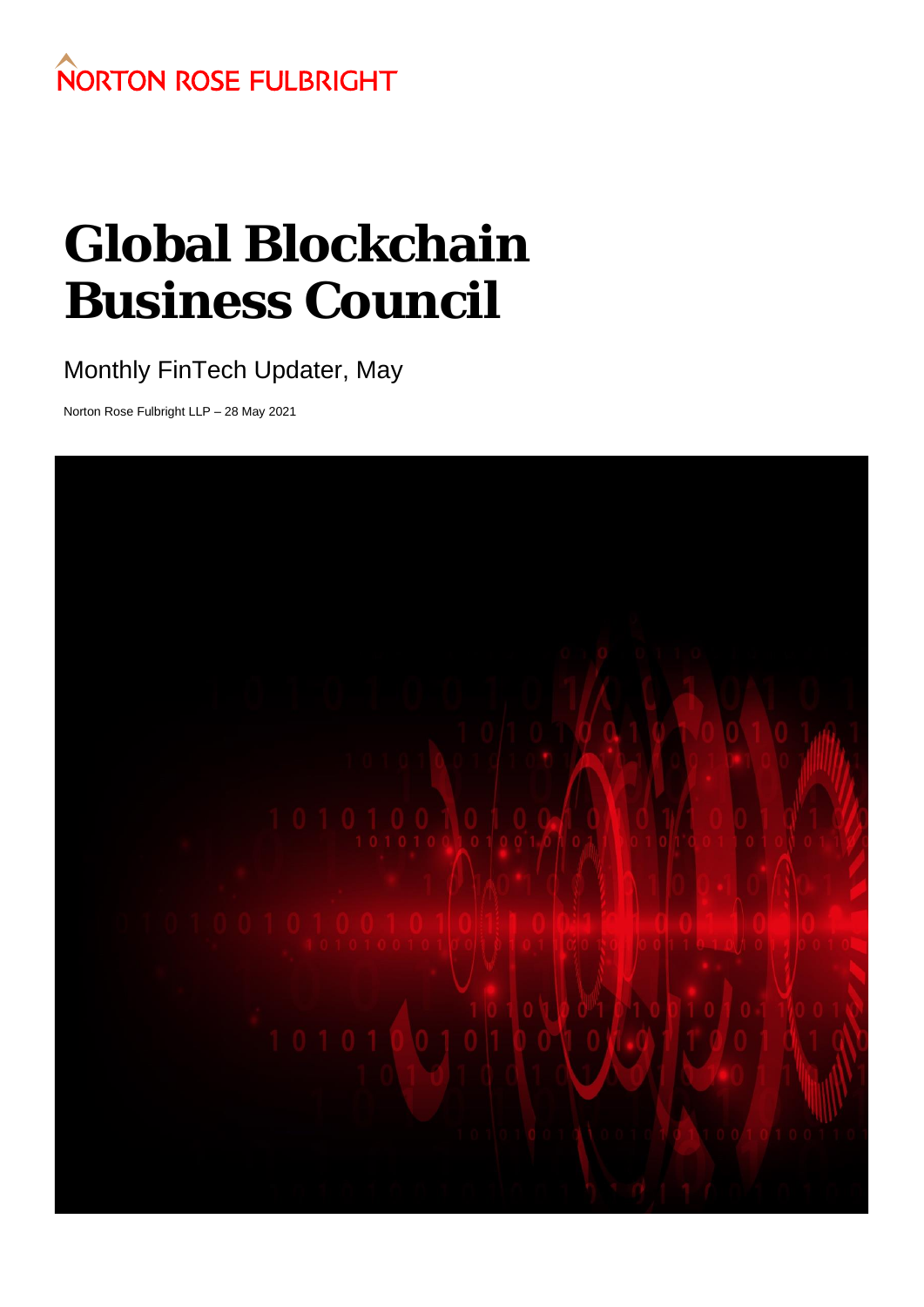| <b>EU</b>                                                                                                                                |                                                                                                                                                                                                                                                                                                                                                                                                                                                                                                                                                                                                                                                                                                                                                                                                                                                                                                                                                                                                                                                                                                                                                                                                                                                                                                                                                                                           |
|------------------------------------------------------------------------------------------------------------------------------------------|-------------------------------------------------------------------------------------------------------------------------------------------------------------------------------------------------------------------------------------------------------------------------------------------------------------------------------------------------------------------------------------------------------------------------------------------------------------------------------------------------------------------------------------------------------------------------------------------------------------------------------------------------------------------------------------------------------------------------------------------------------------------------------------------------------------------------------------------------------------------------------------------------------------------------------------------------------------------------------------------------------------------------------------------------------------------------------------------------------------------------------------------------------------------------------------------------------------------------------------------------------------------------------------------------------------------------------------------------------------------------------------------|
| <b>Europe's Digital</b><br>Decade:<br><b>Commission</b><br><b>launches</b><br>consultation and<br>discussion on EU<br>digital principles | As a follow-up to its Digital Decade Communication of 9 March, the Commission is launching a<br>public consultation on the formulation of a set of principles to promote and uphold EU values in the<br>digital space. The consultation, open until 2 September, seeks to open a wide societal debate and<br>gather views from citizens, non-governmental and civil society organisations, businesses,<br>administrations and all interested parties. These principles will guide the EU and Member States in<br>designing digital rules and regulations that deliver the benefits of digitalisation for all citizens.<br>Margrethe Vestager, Executive Vice-President for a Europe fit for the Digital Age, said: "A fair and<br>secure digital environment that offers opportunities for all. That is our commitment. The digital<br>principles will guide this European human-centred approach to digital and should be the reference<br>for future action in all areas. That's why we want to hear from EU citizens. Commissioner for Internal<br>Market, Thierry Breton, said: "This is Europe's Digital Decade and everyone should be empowered<br>to benefit from digital solutions to connect, explore, work and fulfil one's ambitions, online as offline.<br>We want to set together the digital principles on which a resilient digital economy and society will be<br>built." |
|                                                                                                                                          | On 9 March, the Commission laid out its vision for Europe's digital transformation by 2030 in its<br>Communication "Digital Compass: the European way for the Digital Decade", and proposed to<br>compile a set of digital principles. This covers areas such as access to internet services, to a secure<br>and trusted online environment, to digital health services and to human-centric digital public services<br>and administration. All interested people and parties can also share their view on digital education<br>and skills necessary for people to take an active part in society and in democratic processes, ethical<br>principles for human centric algorithms, the protection and empowerment of children and young<br>people in the online space or digital systems and devices that respect the environment. They are<br>also invited to propose alternative formulations or elaborate on other possible principles.                                                                                                                                                                                                                                                                                                                                                                                                                                                |
|                                                                                                                                          | These principles will complement existing rights that already protect and empower Europeans online<br>such as the protection of their personal data and privacy, freedom of expression, freedom to set up<br>and conduct a business online or the protection of their intellectual creations. This approach goes<br>also hand-in-hand with the recent proposal on Artificial Intelligence whereby the Commission aims<br>to ensure the use of this technology in the EU is trustworthy and human-centric.                                                                                                                                                                                                                                                                                                                                                                                                                                                                                                                                                                                                                                                                                                                                                                                                                                                                                 |
|                                                                                                                                          | <b>Next steps</b>                                                                                                                                                                                                                                                                                                                                                                                                                                                                                                                                                                                                                                                                                                                                                                                                                                                                                                                                                                                                                                                                                                                                                                                                                                                                                                                                                                         |
|                                                                                                                                          | The contributions to the public consultation will feed into a proposal from the Commission for a joint<br>inter-institutional declaration on Digital Principles of the European Parliament, the Council, and the<br>Commission. The proposal is expected by the end of 2021.                                                                                                                                                                                                                                                                                                                                                                                                                                                                                                                                                                                                                                                                                                                                                                                                                                                                                                                                                                                                                                                                                                              |
|                                                                                                                                          | <b>Published:12 May</b>                                                                                                                                                                                                                                                                                                                                                                                                                                                                                                                                                                                                                                                                                                                                                                                                                                                                                                                                                                                                                                                                                                                                                                                                                                                                                                                                                                   |

#### **Global, EU, UK and US Regulatory developments**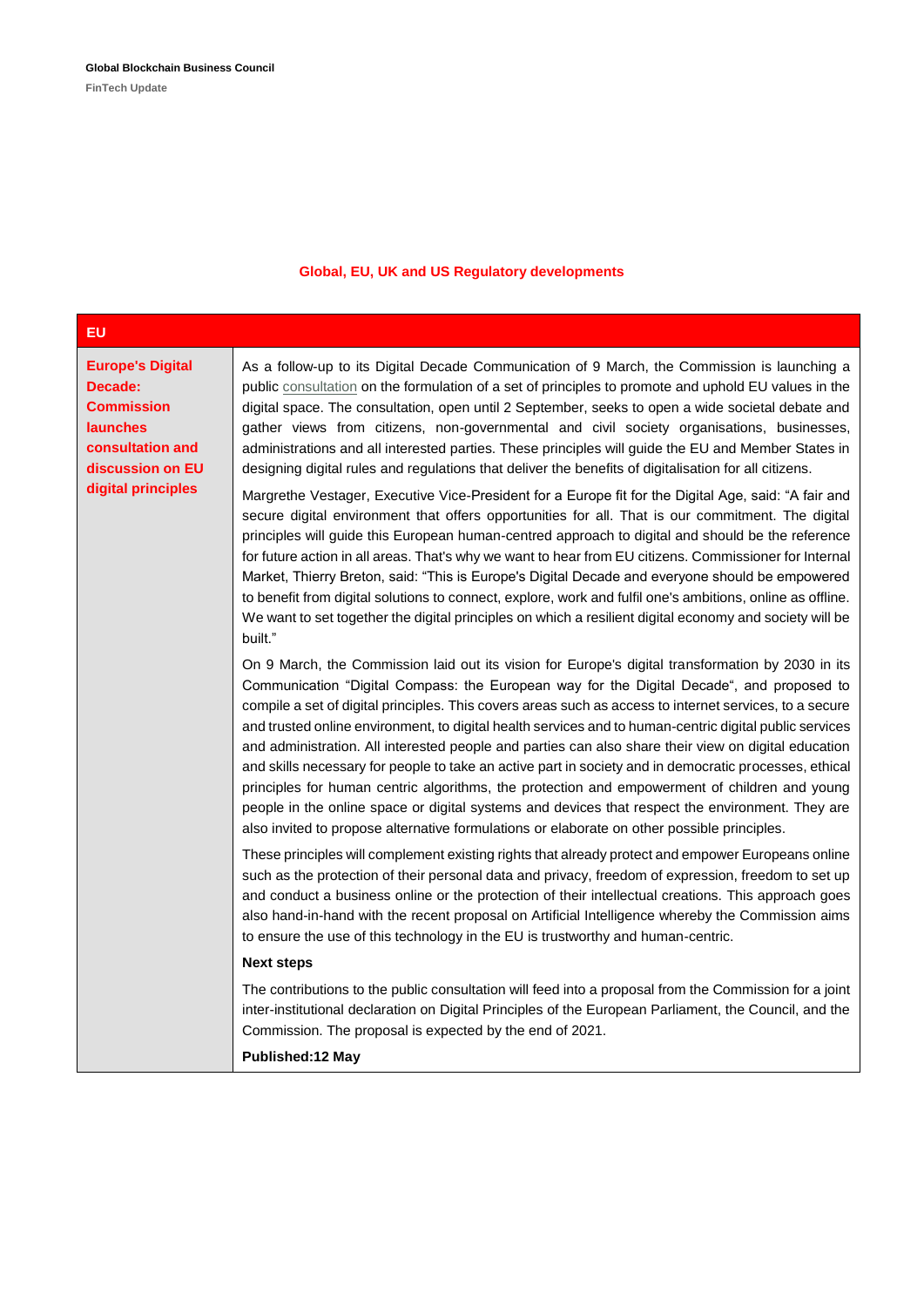| <b>ESMA launches call</b><br>for evidence on<br>digital finance | On 25 May 2021, the European Securities and Markets Authority (ESMA) launched a call for<br>evidence on digital finance. This call for evidence follows a request for technical advice to the<br>European Supervisory Authorities (ESAs) that was issued by the European Commission<br>(Commission) in February 2021, and which concerned three main issues: (1) the growing<br>fragmentation of value chains in finance, (2) digital platforms and (3) groups combining financial<br>and non-financial activities.                                                                                                                                |
|-----------------------------------------------------------------|----------------------------------------------------------------------------------------------------------------------------------------------------------------------------------------------------------------------------------------------------------------------------------------------------------------------------------------------------------------------------------------------------------------------------------------------------------------------------------------------------------------------------------------------------------------------------------------------------------------------------------------------------|
|                                                                 | The purpose of the technical advice is to help the Commission to evaluate the challenges and<br>risks attached to digital transformation prior to proposing, where relevant, amendments to the<br>relevant legislative frameworks by mid-2022. In accordance with the scope for technical advice,<br>the call for evidence is divided into three main parts and covers:                                                                                                                                                                                                                                                                            |
|                                                                 | More fragmented or non-integrated value chains (Qs 1-15). Acknowledging an increased<br>dependency of financial firms on third-parties, notably technology firms, for the provision of<br>financial services (e.g. cloud outsourcing arrangements, data analytics) and that such<br>arrangements may introduce new risks and not be fully captured by the existing regulatory<br>framework, ESMA seeks evidence on new material developments in the evolution and<br>fragmentation of value chains and the extent to which this development introduces new risks<br>and/or create regulatory and supervisory challenges.                           |
|                                                                 | Platforms and bundling of various financial services (Qs 16-26). Noting that platforms<br>٠<br>can market and provide access to multiple different financial services, often from different<br>financial firms, and that the relevant financial services bundled on the platform may fall under<br>separate sectorial regulations or outside of the scope of EU financial services regulation,<br>ESMA seeks feedback on the use of digital platforms in the EU and on the extent to which<br>such use introduces new risks and/or creates regulatory and supervisory challenges.                                                                  |
|                                                                 | Risks of groups combining different activities (Qs 27-33). Noting that existing sectoral<br>٠<br>financial legislation already includes provisions relating to group supervision, it does not<br>provide a framework for coordinated supervision on a cross-sectoral basis for emerging types<br>of mixed activity groups, ESMA seeks feedback whether: (1) large technology companies as<br>mixed-activity groups should be supervised specifically, (2) how interdependencies within the<br>groups, and potential risks stemming from, can be identified and addressed, and (3) how<br>supervisory cooperation can be improved for these groups. |
|                                                                 | ESMA's call for evidence is therefore directed to a broad group of stakeholders, including:                                                                                                                                                                                                                                                                                                                                                                                                                                                                                                                                                        |
|                                                                 | Financial firms relying on third-parties, in particular technology firms, to fulfil critical or<br>important functions. For the purpose of this call for evidence, by "financial firm" ESMA<br>considers any firm falling within its remit by means of the relevant sectoral legislation (e.g.<br>investment firms, central counterparties, alternative investment fund managers, market<br>operators of trading venues, administrators of critical benchmarks and other).                                                                                                                                                                         |
|                                                                 | Third-parties, in particular technology firms, on which financial firms rely to fulfil critical or<br>$\bullet$<br>important functions.                                                                                                                                                                                                                                                                                                                                                                                                                                                                                                            |
|                                                                 | Technology firms providing financial services, either directly or through partnerships with<br>$\bullet$<br>financial firms. For the purpose of this call for evidence, "financial service" or "financial<br>product" means any financial service and product falling within ESMA's remit, i.e., any<br>financial service and product provided by a financial firm (and excluding banking, payment,<br>credit and insurance services).                                                                                                                                                                                                             |
|                                                                 | Platforms marketing or providing access to different financial services. For the purpose of this<br>٠<br>call for evidence, a term "platform" means any digital platform that enables financial firms<br>directly (or indirectly using a regulated or unregulated intermediary) to market to investors,<br>and/or conclude with investors contracts for, financial products and services (e.g. technical<br>infrastructures used by financial firms to market or distribute different financial products and                                                                                                                                       |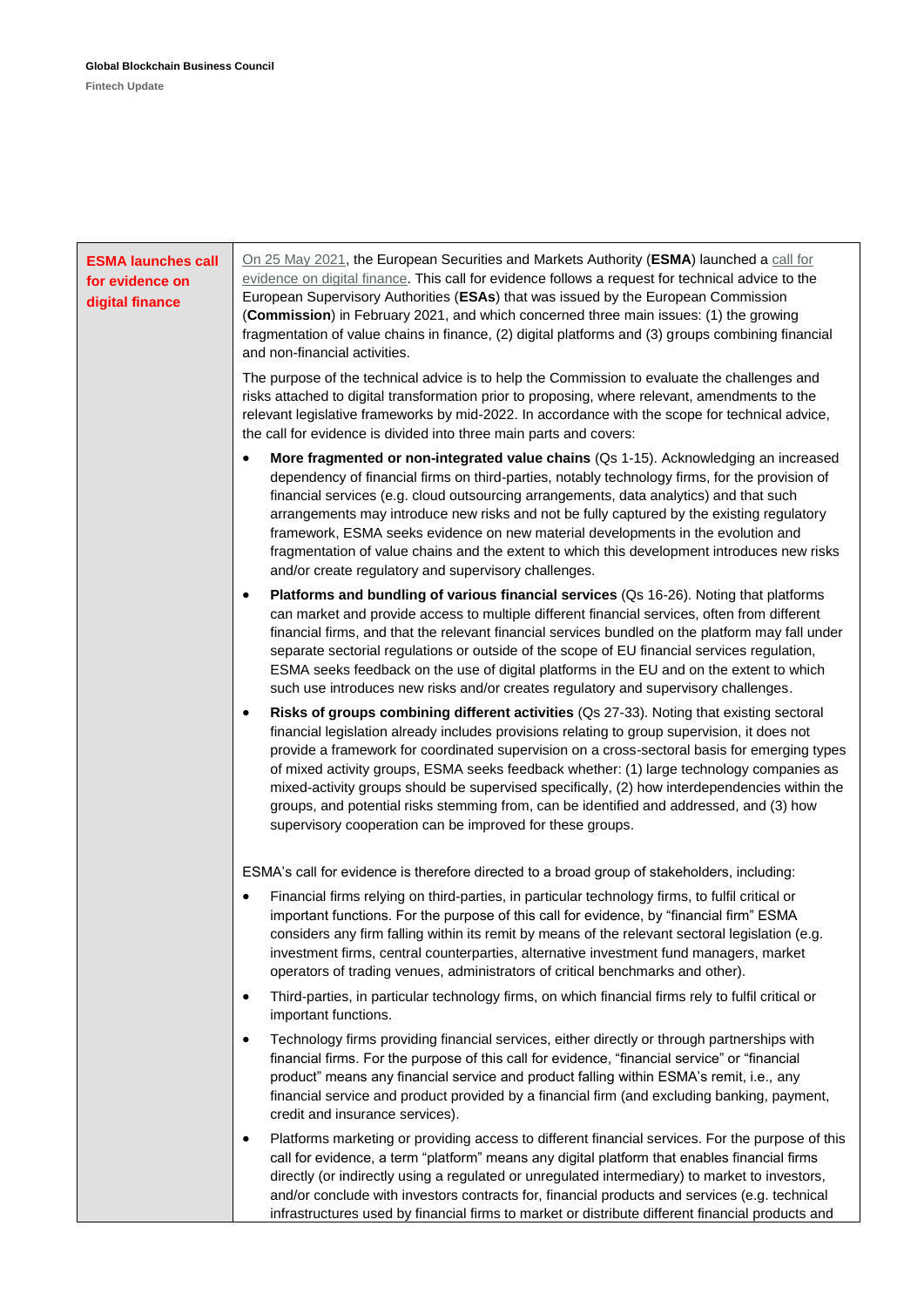|                                                                                                                |                   | services, and enabling investors to access products and services provided by different<br>financial firms).                                                                                                                                                                                                                                                                                                                                                                                                                                                                                                                                                                                                                            |
|----------------------------------------------------------------------------------------------------------------|-------------------|----------------------------------------------------------------------------------------------------------------------------------------------------------------------------------------------------------------------------------------------------------------------------------------------------------------------------------------------------------------------------------------------------------------------------------------------------------------------------------------------------------------------------------------------------------------------------------------------------------------------------------------------------------------------------------------------------------------------------------------|
|                                                                                                                | ٠                 | Groups combining financial and non-financial activities, also known as mixed activity groups.                                                                                                                                                                                                                                                                                                                                                                                                                                                                                                                                                                                                                                          |
|                                                                                                                |                   | Stakeholders interested in participating in this call for evidence have until 1 August 2021 to send<br>their submissions. ESMA, together with other ESAs, is required to deliver the technical advice to<br>the Commission by 31 January 2022.                                                                                                                                                                                                                                                                                                                                                                                                                                                                                         |
|                                                                                                                | Published:26 May  |                                                                                                                                                                                                                                                                                                                                                                                                                                                                                                                                                                                                                                                                                                                                        |
| <b>UK</b>                                                                                                      |                   |                                                                                                                                                                                                                                                                                                                                                                                                                                                                                                                                                                                                                                                                                                                                        |
| <b>Coalition for</b><br>Integrity report: AI a<br>useful tool in ABC<br>compliance for<br>larger organisations |                   | On 4 May, the Coalition for Integrity has published a report summarising how machine learning (or<br>AI) can be used in anti-bribery and corruption (ABC) compliance programmes (the Report). The<br>Report provides companies with key points to consider in determining whether (and if so how) they<br>should consider developing or using machine learning solutions for their ABC programmes.                                                                                                                                                                                                                                                                                                                                     |
|                                                                                                                |                   | The Report follows increased interest from regulatory authorities globally in relation to the use of<br>data in ABC compliance programmes. As well as providing examples of where machine learning<br>has been successfully implemented in ABC programmes, the Report summarises some of the key<br>legal, cost and practical issues that can arise in using machine learning.                                                                                                                                                                                                                                                                                                                                                         |
|                                                                                                                |                   | Potential advantages of AI include:                                                                                                                                                                                                                                                                                                                                                                                                                                                                                                                                                                                                                                                                                                    |
|                                                                                                                | 1.                | Assisting in the timely identification of higher-risk transactions and relationships,<br>including higher risk contracts and transactions with third parties.                                                                                                                                                                                                                                                                                                                                                                                                                                                                                                                                                                          |
|                                                                                                                | 2.                | Helping companies detect new or changing risks and adjusting their compliance<br>programmes to keep pace with their businesses' evolution (as required by most<br>authorities).                                                                                                                                                                                                                                                                                                                                                                                                                                                                                                                                                        |
|                                                                                                                | 3.                | Cutting through large volumes of data quickly.                                                                                                                                                                                                                                                                                                                                                                                                                                                                                                                                                                                                                                                                                         |
|                                                                                                                | 4.                | One case study the Report examines is the implementation of machine learning in post-<br>acquisition compliance integration. The purchaser created a platform to draw on data<br>from across multiple systems of the newly acquired group including finance,<br>compliance, and human resources to identify transactions and third parties that<br>potentially posed a risk. The platform applied a risk-scoring approach; certain<br>transactions or relationships were deemed higher-risk based on the number of risk<br>attributes and greater weighting of higher-risk attributes (e.g., involvement of a politically<br>connected entity). The solution reportedly reduced the review costs associated by<br>millions of dollars. |
|                                                                                                                | <b>Challenges</b> |                                                                                                                                                                                                                                                                                                                                                                                                                                                                                                                                                                                                                                                                                                                                        |
|                                                                                                                | 1.                | Care needs to be taken to ensure that AI is used ethically. Ultimately, humans should<br>remain in control of delegation to AI systems and the responsibilities those systems<br>have.                                                                                                                                                                                                                                                                                                                                                                                                                                                                                                                                                 |
|                                                                                                                | 2.                | Companies should be wary of data privacy/protection laws and cybersecurity<br>implications when processing data given that development of any machine learning<br>system involves drawing on large datasets that may be stored in a variety of locations.                                                                                                                                                                                                                                                                                                                                                                                                                                                                              |
|                                                                                                                | 3.                | The process of developing and implementing machine learning solutions tailored to a<br>company's needs is expensive and time-consuming. Sophisticated AI solutions are                                                                                                                                                                                                                                                                                                                                                                                                                                                                                                                                                                 |
|                                                                                                                |                   |                                                                                                                                                                                                                                                                                                                                                                                                                                                                                                                                                                                                                                                                                                                                        |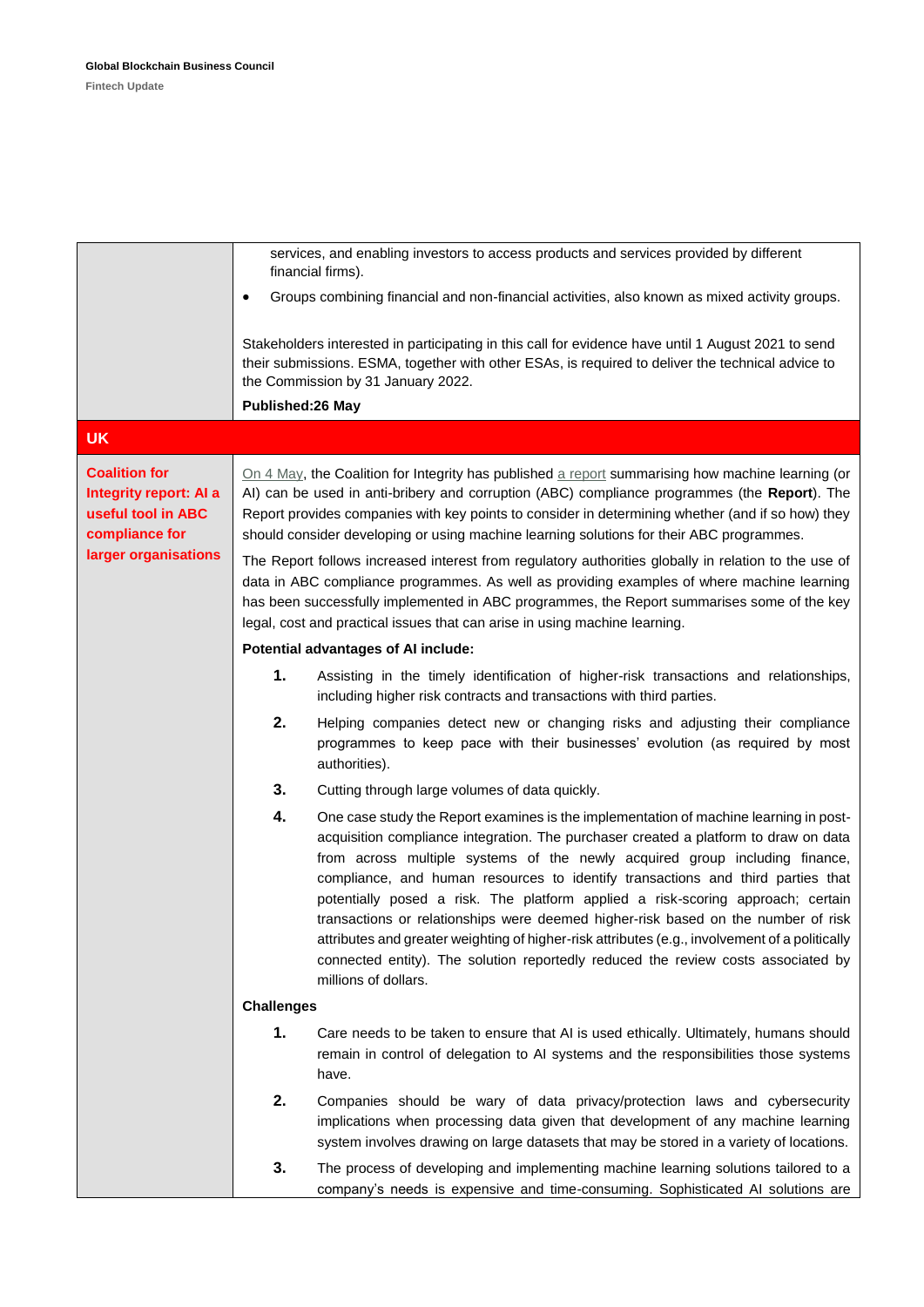|                                                                                                                                             | more feasible where a company's size, business model, financial resources and data<br>volumes make machine learning a cost-effective solution.                                                                                                                                                                                                                                                                                                                                                                                                                                                                                                                                                                                                                                                                                                                                                                                                    |
|---------------------------------------------------------------------------------------------------------------------------------------------|---------------------------------------------------------------------------------------------------------------------------------------------------------------------------------------------------------------------------------------------------------------------------------------------------------------------------------------------------------------------------------------------------------------------------------------------------------------------------------------------------------------------------------------------------------------------------------------------------------------------------------------------------------------------------------------------------------------------------------------------------------------------------------------------------------------------------------------------------------------------------------------------------------------------------------------------------|
|                                                                                                                                             | For the biggest companies, AI can be an extremely useful tool to assist with ABC compliance (just<br>as it is for many financial institutions in relation to anti-money laundering compliance).<br><b>Published 4 May</b>                                                                                                                                                                                                                                                                                                                                                                                                                                                                                                                                                                                                                                                                                                                         |
| <b>South Korea</b>                                                                                                                          |                                                                                                                                                                                                                                                                                                                                                                                                                                                                                                                                                                                                                                                                                                                                                                                                                                                                                                                                                   |
| <b>Government to</b><br><b>Strengthen</b><br><b>Oversight on Virtual</b><br><b>Asset Transactions</b><br>and Improve<br><b>Transparency</b> | On May 28, the government announced its plan to enhance supervision on virtual asset<br>transactions at a taskforce meeting led by the Office for Government Policy Coordination. The<br>measures introduced are aimed at strengthening efforts to prevent illegal transaction activities and<br>improving transparency amid growing market size of virtual assets. The taskforce meeting also<br>assigned specific tasks for each government authority and agency dealing with virtual asset<br>transactions.                                                                                                                                                                                                                                                                                                                                                                                                                                    |
|                                                                                                                                             | With the revised Act on Reporting and Using Specified Financial Transaction Information providing<br>a six-month grace period for current virtual asset service providers (VASPs) to register their<br>business with the authority, the government will ensure an effective management over the<br>registration process as well as ensuing risks both during and after the grace period.                                                                                                                                                                                                                                                                                                                                                                                                                                                                                                                                                          |
|                                                                                                                                             | Key measures:                                                                                                                                                                                                                                                                                                                                                                                                                                                                                                                                                                                                                                                                                                                                                                                                                                                                                                                                     |
|                                                                                                                                             | 1. Pre-emptive management during the grace period                                                                                                                                                                                                                                                                                                                                                                                                                                                                                                                                                                                                                                                                                                                                                                                                                                                                                                 |
|                                                                                                                                             | In order to encourage prompt and early registration from existing VASPs, the financial<br>authorities will provide consulting on the registration and supplemental requirements, such as<br>obtaining an ISMS certification, opening up a real-name checking account, etc. The KoFIU will<br>promptly process applications for business registration as they come in to promote market<br>reorganization with registered entities. To let market participants know in advance and help<br>them prepare for the possibility of business closure, the authorities will let the public know the<br>status of business applications being filed through relevant websites.                                                                                                                                                                                                                                                                            |
|                                                                                                                                             | The authorities will continue to share information about VASPs with the investigative authorities<br>to help enhance the effectiveness of necessary investigations. As of May 20, about sixty<br>VASPs appear to be in operation. Twenty entities have received ISMS certifications and four<br>them are found to run their operation with real-name accounts as of May 27. The authorities<br>will continue to closely monitor fraudulent activities by VASPs and ensure strict response.                                                                                                                                                                                                                                                                                                                                                                                                                                                        |
|                                                                                                                                             | 2. Systematic management after the grace period                                                                                                                                                                                                                                                                                                                                                                                                                                                                                                                                                                                                                                                                                                                                                                                                                                                                                                   |
|                                                                                                                                             | The authorities will strengthen management on the registered VASPs by closely watching<br>whether they are in compliance with the registration requirement, AML, embezzlement and<br>hacking prevention requirements. VASPs will be required to register with the KoFIU or otherwise<br>face penalties of up to five years of imprisonment or up to KRW50 million in monetary sanction.<br>AML duties will be closely monitored to ensure transparency in transactions. VASPs will be<br>required to comply with necessary protocols, such as filing suspicious transaction reports (STRs)<br>and having internal control standards, etc., or otherwise be subject to monetary sanctions or<br>business suspension. VASPs will be required to maintain deposits from customers separately to<br>prevent embezzlement. A registered VASP that fails to maintain its ISMS certification status will<br>be subject to a cancellation of registration |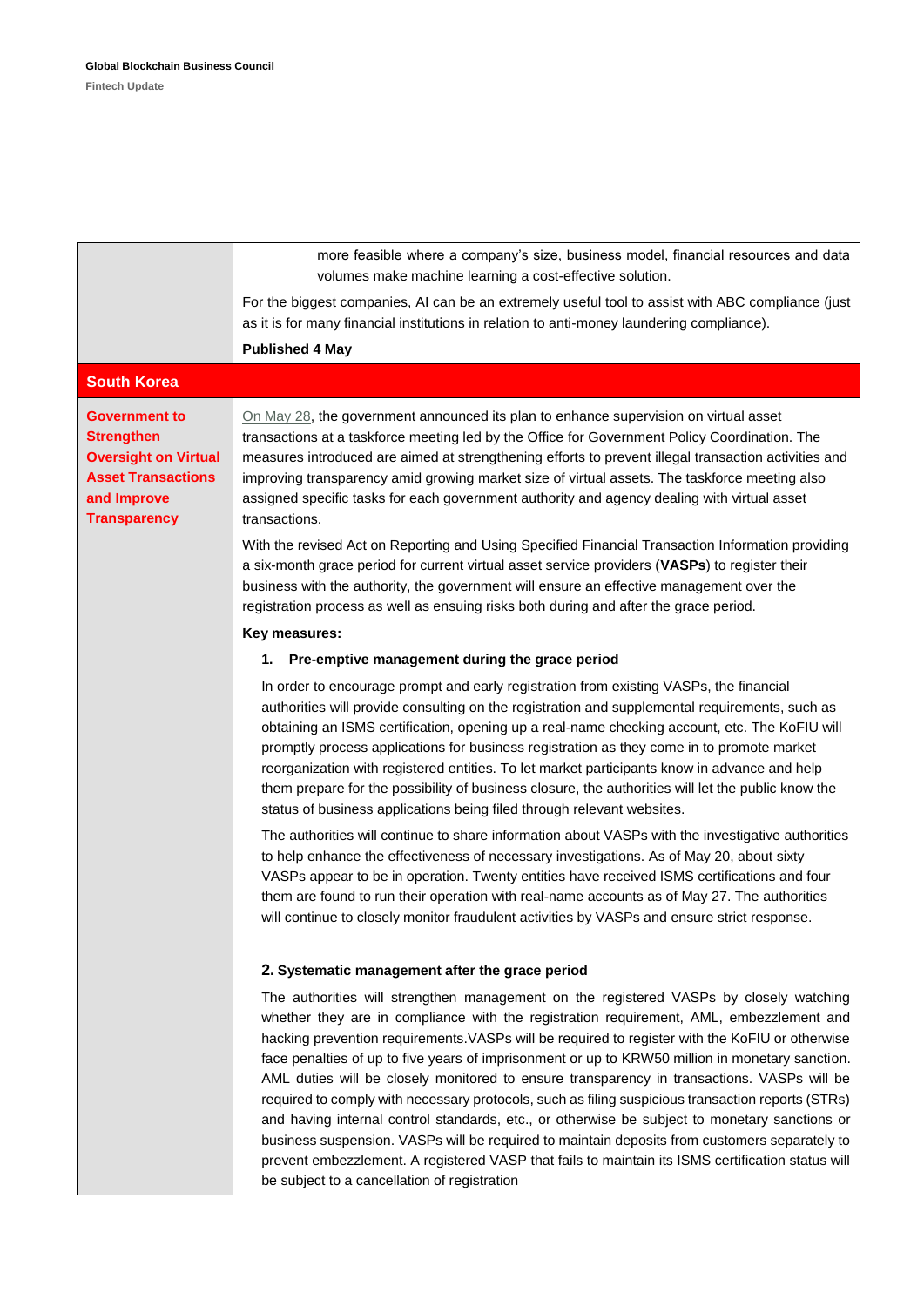|                                                                                                                  | In addition, the authorities will continue to work on improvements to boost transparency in<br>virtual asset transactions and strengthen safekeeping and other measures. In this regard,<br>the authorities will work to introduce measures that prohibit VASPs issuing theirs own virtual<br>assets from engaging in brokerage activities for the sale or exchange of their own virtual<br>assets. Second, the authorities will work on a measure that bans employees of VASPs from<br>engaging in virtual asset transactions through their own business establishments. Third, the<br>authorities will consider raising the cold wallet safekeeping requirement (to more than 70%,<br>for instance) to enhance protection from hacking, etc.<br><b>Published 28 May</b>                                                                                                                                                                                                                                                                                                                                                                                                                                                                                                                                     |
|------------------------------------------------------------------------------------------------------------------|---------------------------------------------------------------------------------------------------------------------------------------------------------------------------------------------------------------------------------------------------------------------------------------------------------------------------------------------------------------------------------------------------------------------------------------------------------------------------------------------------------------------------------------------------------------------------------------------------------------------------------------------------------------------------------------------------------------------------------------------------------------------------------------------------------------------------------------------------------------------------------------------------------------------------------------------------------------------------------------------------------------------------------------------------------------------------------------------------------------------------------------------------------------------------------------------------------------------------------------------------------------------------------------------------------------|
| <b>Singapore</b>                                                                                                 |                                                                                                                                                                                                                                                                                                                                                                                                                                                                                                                                                                                                                                                                                                                                                                                                                                                                                                                                                                                                                                                                                                                                                                                                                                                                                                               |
| <b>MAS Launches</b><br><b>Global FinTech</b><br><b>Hackcelerator for a</b><br><b>Greener Financial</b><br>Sector | On 6 May, the Monetary Authority of Singapore (MAS) announced the launch of the 6th edition of<br>the Global FinTech Hackcelerator, with the theme "Harnessing Technology to Power Green<br>Finance". The competition, supported by Oliver Wyman, seeks to unlock the potential of FinTech<br>in accelerating the development of green finance in Singapore and the region. FinTech firms and<br>solution providers around the world are invited to submit innovative solutions to address over 50<br>problem statements that have been collected from financial institutions and green finance industry<br>players. These problem statements focus on three key challenges: (i) Mobilising Capital; (ii)<br>Monitoring Commitment; and (iii) Measuring Impact.                                                                                                                                                                                                                                                                                                                                                                                                                                                                                                                                               |
|                                                                                                                  | Up to 15 finalists will be shortlisted for a virtual programme where they will be paired with a<br>Corporate Champion to develop customised prototypes on the API Exchange (APIX). Each<br>finalist will also receive a S\$20,000 cash stipend and be eligible for a fast-tracked application for<br>the MAS Financial Sector Technology and Innovation Scheme Proof-of-Concept Grant of up to<br>S\$200,000. Finalists will pitch their solutions at the Demo Day held at this year's Singapore<br>FinTech Festival. Up to three winners will be selected, with each receiving S\$50,000 in prize<br>money. Mr Sopnendu Mohanty, Chief FinTech Officer of MAS said, "Green FinTech can be an<br>important enabler to accelerate Asia's transition to a low carbon future. It can provide much<br>needed innovative solutions, and develop the crucial technology stack, which can help promote<br>green financial services, catalyse efficient allocation of green capital, and facilitate trust in the<br>green data value chain. I encourage all innovators to make use of this platform and showcase<br>their Green FinTech solutions to the world."<br>All FinTech firms and solution providers are encouraged to submit their applications for the MAS<br>Global FinTech Hackcelerator by 11 June 2021. |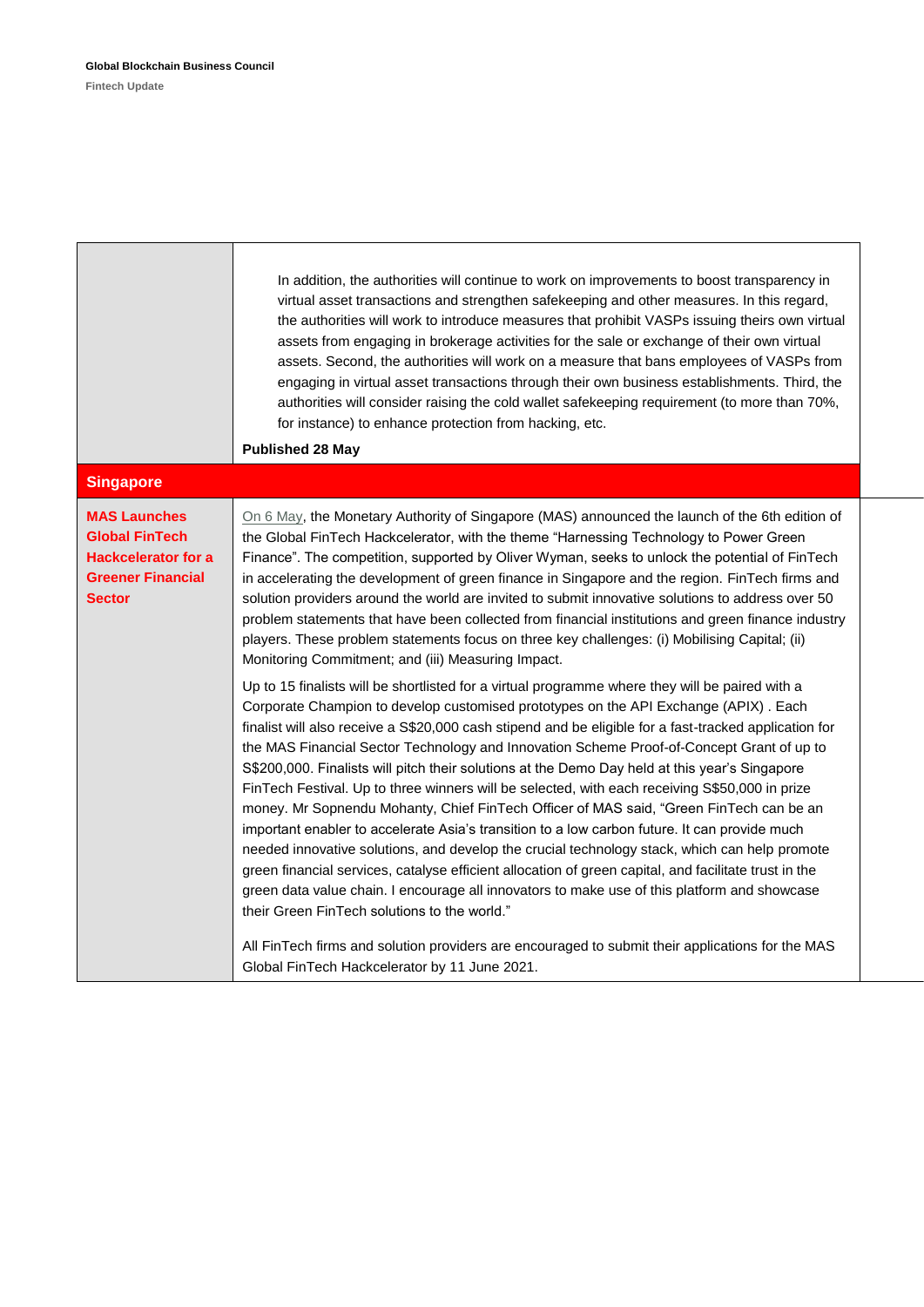| <b>Hong Kong</b>                                                                                                                                                                                                               |                                                                                                                                                                                                                                                                                                                                                                                                                                                                                                                                                                                                                                                                                                                                                                                                                                                                                                                                                                                                                                                                                                                                                                                                                                                                                                                                                                                                                                                                                                                                                                                                                                                                                                                                                                                                                                                                                                                                                                                 |
|--------------------------------------------------------------------------------------------------------------------------------------------------------------------------------------------------------------------------------|---------------------------------------------------------------------------------------------------------------------------------------------------------------------------------------------------------------------------------------------------------------------------------------------------------------------------------------------------------------------------------------------------------------------------------------------------------------------------------------------------------------------------------------------------------------------------------------------------------------------------------------------------------------------------------------------------------------------------------------------------------------------------------------------------------------------------------------------------------------------------------------------------------------------------------------------------------------------------------------------------------------------------------------------------------------------------------------------------------------------------------------------------------------------------------------------------------------------------------------------------------------------------------------------------------------------------------------------------------------------------------------------------------------------------------------------------------------------------------------------------------------------------------------------------------------------------------------------------------------------------------------------------------------------------------------------------------------------------------------------------------------------------------------------------------------------------------------------------------------------------------------------------------------------------------------------------------------------------------|
| <b>Government</b><br>releases<br>consultation<br>conclusions on<br>legislative<br>proposals to<br>enhance anti-money<br>laundering and<br>counter-terrorist<br>financing regulation<br>for virtual asset<br>services providers | On 21 May, Hong Kong's FSTB (Financial Services and the Treasury Bureau) published the<br>results from a consultation from 3 November 2020 to 31 January 2021 on legislative proposals to<br>enhance anti-money laundering and counter-terrorist financing ("AML/CTF") regulation in Hong<br>Kong through the introduction of (a) a licensing regime for virtual asset services providers<br>("VASPs"); (b) a two-tier registration regime for dealers in precious metals and stones ("DPMS");<br>and (c) miscellaneous technical amendments under the Anti-Money Laundering and Counter-<br>Terrorist Financing Ordinance (Cap. 615) ("AMLO"). The FSTB received 79 responses to the<br>proposals by the end of the consultation, with 47 submissions focusing solely on the VASP<br>regime, 13 submissions focusing solely on the DPMS regime, and the rest commenting on all the<br>proposals under consultation and Hong Kong's anti-money laundering and counter terrorist<br>financing ("AML/CTF") system in general.<br>"We are pleased to note that the respondents generally agreed with the overall direction and<br>principles as well as the broad framework of the legislative proposals. Having regard to the<br>valuable comments and suggestions from respondents, we will fine-tune the legislative proposals<br>as appropriate to address stakeholders' concerns," a Government spokesman said.                                                                                                                                                                                                                                                                                                                                                                                                                                                                                                                                                               |
|                                                                                                                                                                                                                                | The Government will proceed to prepare the amendment bill based on the consultation<br>conclusions, with a view to introducing the amendment bill into the Legislative Council in the 2021-<br>22 legislative session. The full consultation paper can be found here.                                                                                                                                                                                                                                                                                                                                                                                                                                                                                                                                                                                                                                                                                                                                                                                                                                                                                                                                                                                                                                                                                                                                                                                                                                                                                                                                                                                                                                                                                                                                                                                                                                                                                                           |
| <b>Malaysia</b>                                                                                                                                                                                                                |                                                                                                                                                                                                                                                                                                                                                                                                                                                                                                                                                                                                                                                                                                                                                                                                                                                                                                                                                                                                                                                                                                                                                                                                                                                                                                                                                                                                                                                                                                                                                                                                                                                                                                                                                                                                                                                                                                                                                                                 |
| <b>Malaysia and United</b><br><b>Nations Capital</b><br><b>Development Fund</b><br>launch Islamic<br>fintech Accelerator<br>programme                                                                                          | On 25 May, the Securities Commission Malaysia (SC) and the United Nations Capital<br>Development Fund (UNCDF), through its Centre for Financial Health programme, launched an<br>innovation programme to develop a vibrant Islamic FinTech innovation ecosystem in Malaysia's<br>Islamic capital market (ICM). The programme, known as the FIKRA Islamic FinTech Accelerator<br>Programme (FIKRA), kicked off with its inaugural initiative, the first accelerator focusing on<br>FinTech for the ICM in Malaysia. FIKRA aims to identify and scale relevant and innovative Islamic<br>FinTech solutions that can help address three main challenge areas, namely, new ICM offerings,<br>accessibility and social finance integration*.<br>SC Chairman, Datuk Syed Zaid Albar said, "Islamic FinTech in the Malaysian capital market is still<br>at a nascent stage, but there is great potential for exponential growth with the right ecosystem.<br>The accelerator and future initiatives under FIKRA will advance the development of Islamic<br>FinTech while creating an ecosystem that nurtures talent, funds innovation, commercialises ideas<br>and solutions, and creates jobs and opportunities." FIKRA is designed to turn ideas into real-life<br>solutions taking innovators through the entire value chain from ideation, solutions validation,<br>prototype building, creating a fundraising pitch deck, to preparing applicants for an effective<br>pitching to potential investors and more.<br>FinTech start-ups who participate in FIKRA's first accelerator initiative will benefit from regulatory<br>guidance, the programme's mentorship, social networks, and more. The methodologies used for<br>the programme are developed by UNCDF based on their prior experience running innovation<br>challenges through their Financial Innovation Lab (FinLab) and now scaled to address finance<br>related initiatives under the Centre for Financial Health. |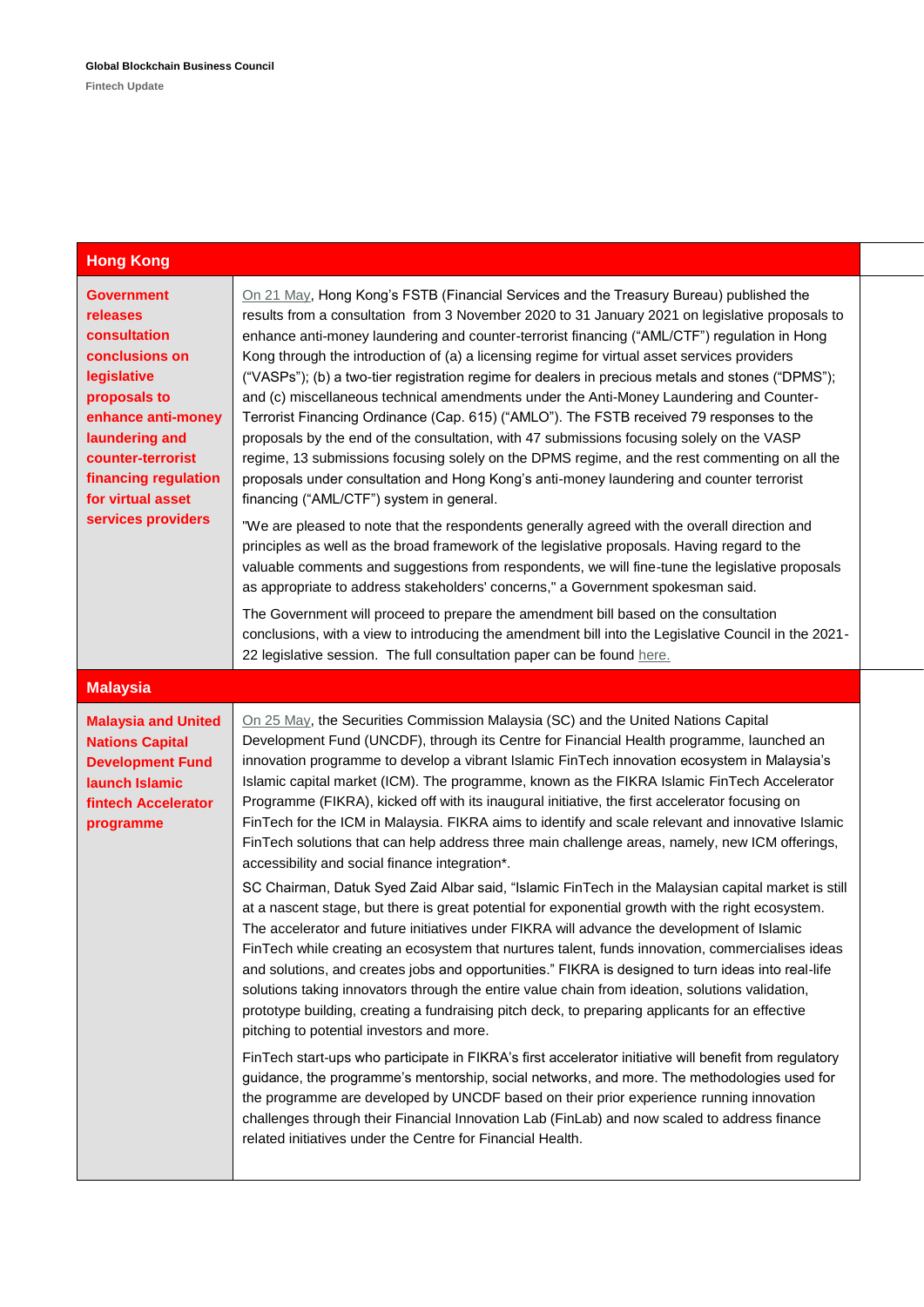|                                                                                                                                                                                              | "To achieve Sustainable Development Goals (SDGs), it is important to ensure that product<br>offerings focus on building financial resilience and security for the people we serve," said Preeti<br>Sinha, Executive Secretary for UNCDF. "As we look to broaden market participation, FIKRA can<br>be an avenue for innovators to cultivate their solutions that can potentially provide a much-needed<br>and timely boost for the Malaysian ICM. We look forward to partnering with the SC on this<br>innovative initiative." Participants will also have the opportunity to work closely with FIKRA's<br>industry partners such as Bank Islam Malaysia, Gobi Partners, Kenanga Investment Bank, and<br>Permodalan Nasional Berhad. The programme is currently open for registration, and is scheduled<br>to commence in July 2021 for three months, culminating in a public virtual demo day during the<br>annual SCxSC FinTech Conference 2021.<br>For more information, and to apply for the accelerator programme, visit the UNCDF website.<br>Applications close on 30 June 2021. |
|----------------------------------------------------------------------------------------------------------------------------------------------------------------------------------------------|-----------------------------------------------------------------------------------------------------------------------------------------------------------------------------------------------------------------------------------------------------------------------------------------------------------------------------------------------------------------------------------------------------------------------------------------------------------------------------------------------------------------------------------------------------------------------------------------------------------------------------------------------------------------------------------------------------------------------------------------------------------------------------------------------------------------------------------------------------------------------------------------------------------------------------------------------------------------------------------------------------------------------------------------------------------------------------------------|
| <b>United States</b>                                                                                                                                                                         |                                                                                                                                                                                                                                                                                                                                                                                                                                                                                                                                                                                                                                                                                                                                                                                                                                                                                                                                                                                                                                                                                         |
| <b>Chair of the</b><br><b>Securities and</b><br><b>Exchange</b><br>commission says<br><b>SEC and FINRA</b><br>should be prepared<br>to bring cases<br>involving crypto,<br>cyber and FinTech | On 20 May, the chair of the securities and exchange commission, Gary Gensler spoke at the<br>annual Financial Industry Regulatory Authority ((FINRA) conference.<br><b>Extract of speech as follows:</b><br>At the SEC, we are focused on going after misconduct wherever we find it in the financial system.<br>That means holding individuals and companies accountable, without fear or favor, across the<br>approximately \$100 trillion capital markets we oversee. Individual accountability is an important<br>part of any enforcement agenda. I believe we should continue to pursue bars and similar relief,<br>where appropriate, to protect the public. That also means bringing cases that matter to all parts of<br>our mission - whether deceptive conduct by private funds, offering or accounting frauds, insider<br>trading, market manipulation, failures to act in retail customers' best interests, reporting violations,                                                                                                                                           |
|                                                                                                                                                                                              | best execution and fiduciary violations, or any other form of misconduct.                                                                                                                                                                                                                                                                                                                                                                                                                                                                                                                                                                                                                                                                                                                                                                                                                                                                                                                                                                                                               |
|                                                                                                                                                                                              | We need to do whatever we can to ensure that bad actors aren't playing with working families'<br>savings and that the rules are enforced aggressively and consistently. What's more, technology is<br>always evolving, as are our markets. As we continue to stay abreast of those developments, the<br>SEC and FINRA should be ready to bring cases involving issues such as crypto, cyber, and<br>FinTech. I believe we also should remain focused on how our agencies use technology and data<br>analytics to surveil the markets and enforce the law.<br><b>Published 20 May</b>                                                                                                                                                                                                                                                                                                                                                                                                                                                                                                    |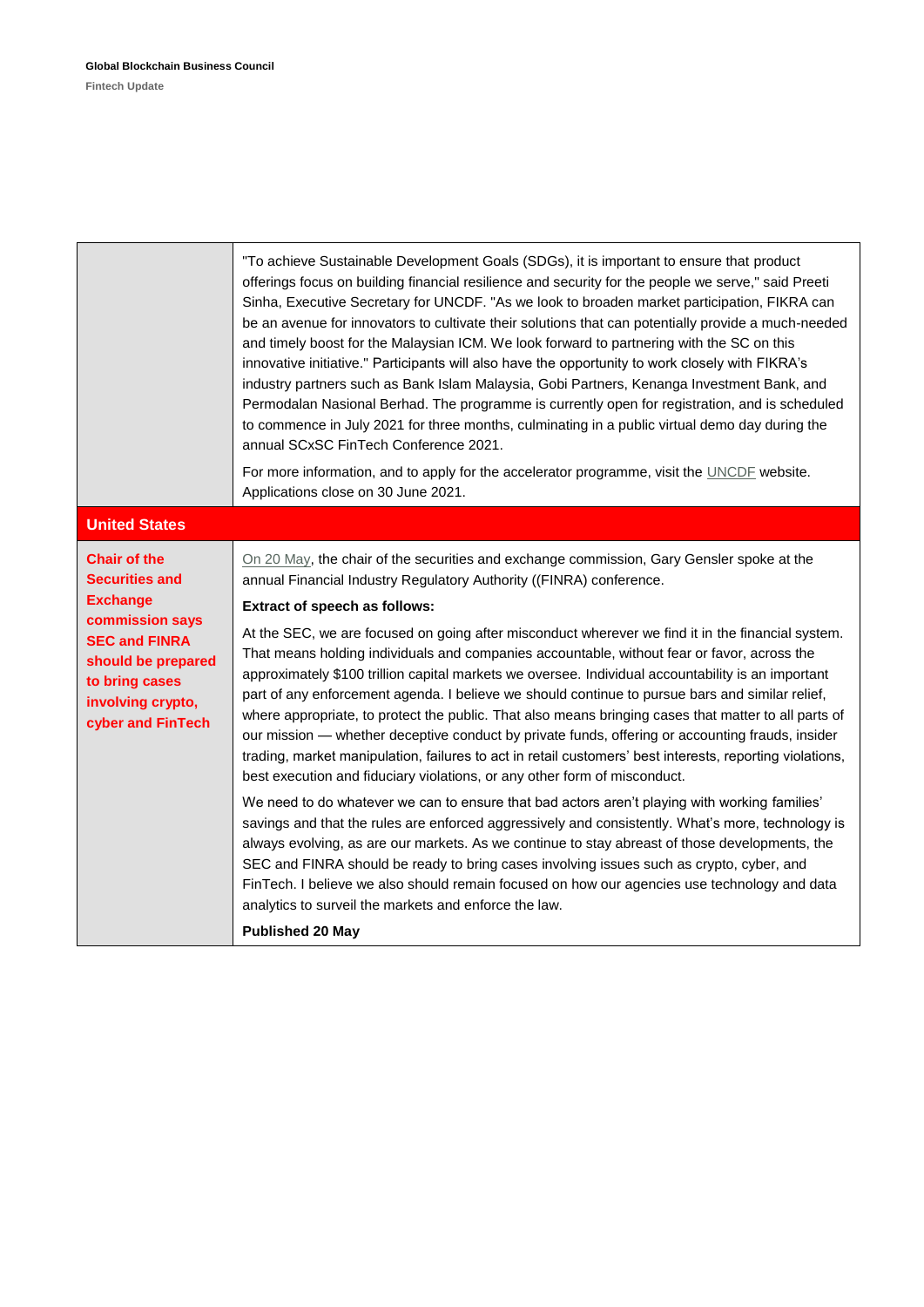| <b>US Treasury</b><br>addresses the<br>use of<br>cryptocurrency<br>in tax evasion | On 20 May, the US Department of the Treasury (the Treasury), published the American Families<br>Plan Tax compliance Agenda. The agenda supports President Biden's new proposals to advance<br>comprehensive and necessary investments in American children and families by setting compliance<br>measures to foster a tax system where Americans pay the taxes they owe. In particular, the<br>Treasury addressed the challenge posed by virtual currencies in making income visible to the IRS.<br>The Treasury noted that virtual currencies, which have grown to \$2 trillion in market capitalisation,<br>pose a significant detection problem by facilitating illegal activity broadly including tax evasion.<br>President's proposal includes additional resources for the IRS to address the growth of<br>cryptoassets. |
|-----------------------------------------------------------------------------------|--------------------------------------------------------------------------------------------------------------------------------------------------------------------------------------------------------------------------------------------------------------------------------------------------------------------------------------------------------------------------------------------------------------------------------------------------------------------------------------------------------------------------------------------------------------------------------------------------------------------------------------------------------------------------------------------------------------------------------------------------------------------------------------------------------------------------------|
|                                                                                   | Despite constituting a relatively small portion of business income today, cryptocurrency transactions<br>are likely to rise in importance in the next decade, especially in the presence of a broad-based<br>financial account reporting regime. Within the context of the new financial account reporting regime,<br>cryptocurrencies and cryptoasset exchange accounts and payment service accounts that accept<br>cryptocurrencies would be covered.                                                                                                                                                                                                                                                                                                                                                                        |
|                                                                                   | Further, as with cash transactions, businesses that receive cryptoassets with a fair market value of<br>more than \$10,000 would also be reported on. Although cryptocurrency is a small share of current<br>business transactions, such comprehensive reporting is necessary to minimize the incentives and<br>opportunity to shift income out of the new information-reporting regime. The treasury highlighted<br>that these opportunities are particularly available for those in the top end of the income distribution<br>who can avoid taxes through sophisticated strategies such as offshoring, creating complex<br>partnership structures, or moving taxable assets into the crypto economy.                                                                                                                         |
|                                                                                   | <b>Published 20 May</b>                                                                                                                                                                                                                                                                                                                                                                                                                                                                                                                                                                                                                                                                                                                                                                                                        |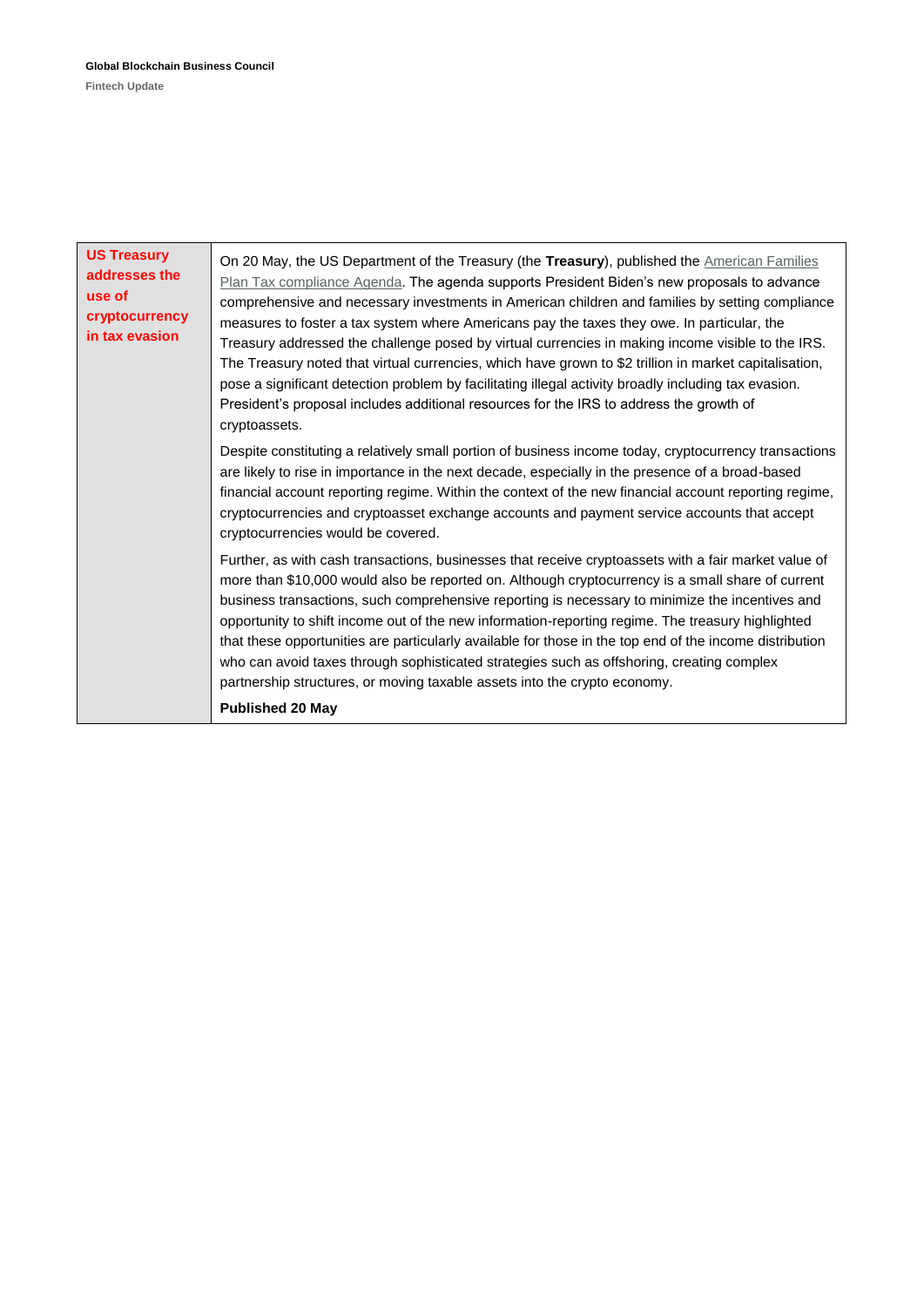#### **International Developments**

#### **G20**

#### **Digital and green prospects for existing and future infrastructure in G20 countries.**

[On 5 and 6 May,](https://www.g20.org/digital-and-green-prospects-for-existing-and-future-infrastructure-in-g20-countries.html) the Infrastructure Working Group members met virtually for the fourth time under the Italian G20 Presidency. The agenda featured items related to maintenance and financing of digital and sustainable infrastructure. One of the Italian G20 Presidency goals is to make global infrastructures more resilient and inclusive. Previous G20 exchanges on this matter have showed strong consensus on improving maintenance of existing assets and promoting future digital and sustainable infrastructure networks.

While the COVID-19 crisis represents an enormous challenge for most infrastructure systems, with a direct impact on essential social infrastructure such as healthcare and education, the crisis has shown that reliable and agile infrastructure systems, together with digital [infrastructure investments, hold the key to global economic recovery.](https://www.g20.org/g20-economic-recovery-lays-on-a-transformative-infrastructure-agenda.html)

In this context, the G20 Infrastructure Working Group meets regularly to gear policy making towards favouring and managing quality infrastructure investments to secure the provision of inclusive, sustainable and resilient infrastructure services to all. On 5 and 6 May 2021, its members met virtually for the fourth time under the Italian G20 Presidency. In particular, the agenda of this fourth meeting featured items related to maintenance, financing of digital and sustainable infrastructure.

The meeting kicked off with a presentation by the Italian G20 Presidency on the preparation of the G20 Policy Agenda on Infrastructure Maintenance, which aims to show how ensuring proper resources for resilience and maintenance across the entire life of existing assets is critical and, for many countries, an urgent priority. On this matter the G20 work is supported by the OECD and the World Bank. In this meeting the International Organisations presented the preliminary results of their activities.

Given the global willingness to move towards a more digital world, the Infrastructure Working Group members discussed measures, opportunities and challenges to finance high-quality broadband connectivity. With the support of the OECD, the group is discussing guidelines aimed at improving investment opportunities to extend high-level connectivity and recommend a set of public measures to address financing gaps.

In the current challenging economic juncture, the G20 has had the ambition to make concrete progress in the so called green agenda. At the May meeting, the Group continued the discussions on issues related to this theme with a presentation by the Global Infrastructure Hub (GI Hub) on the outcomes of the workshop on circular economy organised on 30 April. The GI Hub also updated the members on their work on innovative financing solutions for sustainable, green and circular economy infrastructure projects and on its Infrastructure Roadmap for accelerating the transition to the circular economy.

This fourth meeting also offered an opportunity to discuss the role of the private sector in infrastructure financing. Despite broad recognition of the need for more and better quality infrastructure investment, in recent years, public and private investment has seen a declining trend, which particularly affected social infrastructure. Important progress on sustainable infrastructure financing for the recovery is expected on 3 June with the G20 Infrastructure Investors Dialogue, organised in close collaboration with the OECD and the [D20-Long Term Investors Clu](http://www.d20-ltic.org/)b.

The work of the Infrastructure Working Group will continue with a busy calendar of closed and open door meetings with public and private stakeholders ahead of the July G20 Finance Ministers and Central Bank Governors meeting in Venice.

#### **Published 8 May**

#### **Bank for International Settlements (BIS)**

#### **BIS Innovation Hub and Bank of Italy launch G20 Techsprint**

[On 6 May,](https://www.bis.org/press/p210506.htm) the Bank for International Settlements (BIS) Innovation Hub and the Bank of Italy, within the Italian G20 Presidency, launched the G20 TechSprint Initiative to highlight the potential for new technologies to resolve some of the most pressing challenges in green and sustainable finance. The aim of the TechSprint is to highlight the potential for new technologies to tackle challenges in green and sustainable finance.

The rapidly growing green finance sector focuses on allocating capital to economic projects that protect the environment and is a key factor in supporting sustainable development. The BIS Innovation Hub and the Italian G20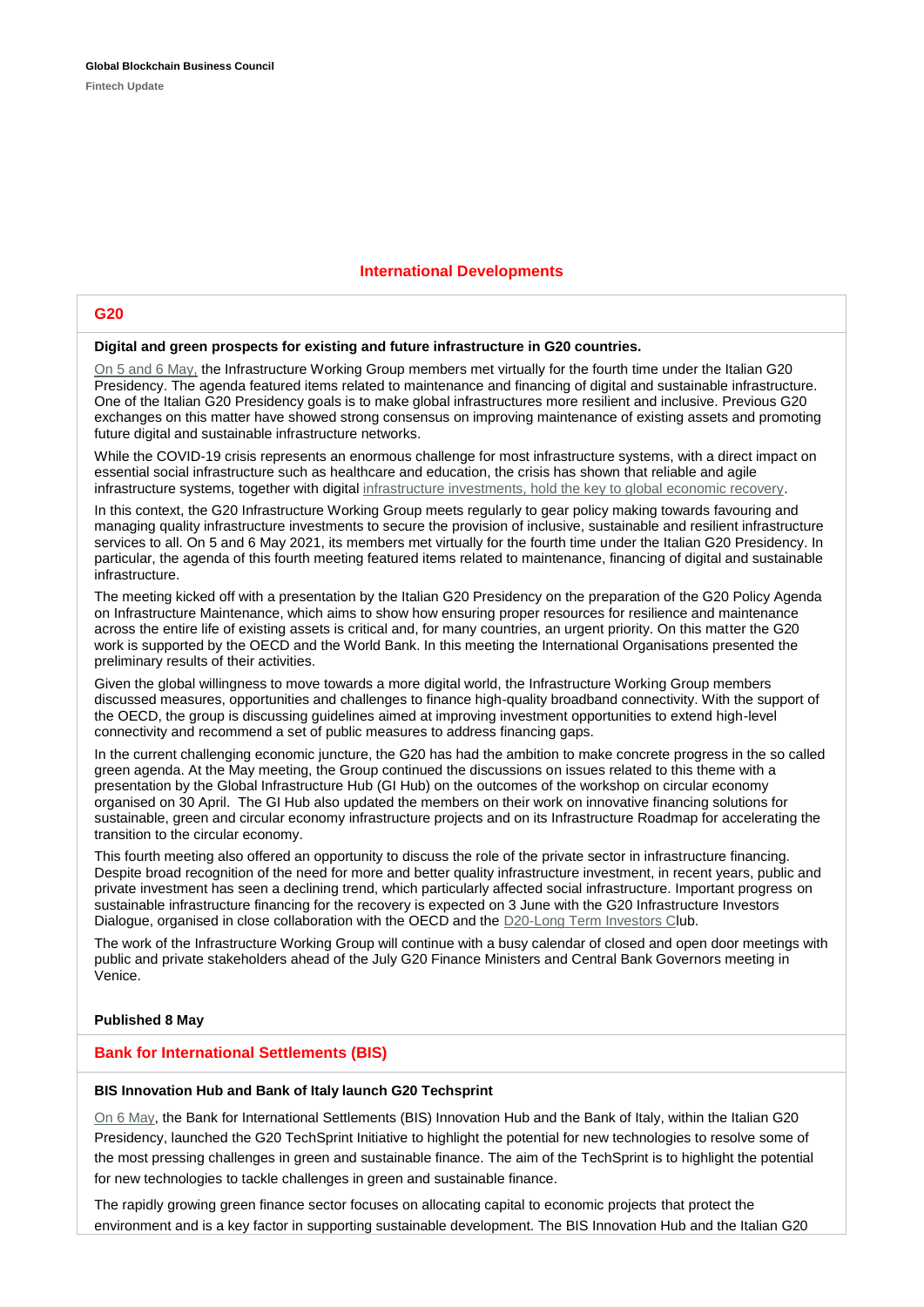Presidency have published three high-priority operational problems and invite private firms to develop innovative technological solutions.

The problem statements identify the following challenges, highlighted by submissions from G20 finance ministries and central banks:

- Data collection, verification and sharing;
- Analysis and assessment of transition and physical climate-related risks;
- Better connecting projects and investors.

"This TechSprint shows how FinTech innovation can help promote green and sustainable finance, which has advanced to the top of central banks' priorities", said Benoît Cœuré, Head of the BIS Innovation Hub. "The G20 TechSprint 2021 has clear and measurable goals to fire the imagination of people worldwide, inspiring everyone into action to develop practical solutions to address issues in the field of sustainable finance", said Alessandra Perrazzelli, Deputy Governor of the Bank of Italy.

Interested participants can compete and develop innovative solutions to face these problems using the dedicated platform, through which Codemotion will facilitate registration and online judging of project proposals, and the IBM Cloud for prototype building. The TechSprint will be presented during an online event on 7 May at 11:45 CEST. The closing date for applications is 31 May, with shortlisted teams announced on 14 June and invited to showcase their prototypes in a workshop in August for feedback from national authorities and experts. An independent expert panel organised and sponsored by the Bank of Italy will judge the submissions and identify the most promising solutions. Selected solutions will be announced in October and cash prizes awarded.

For information on participant application, go to [techsprint2021.it.](https://www.techsprint2021.it/)

**Published 6 May**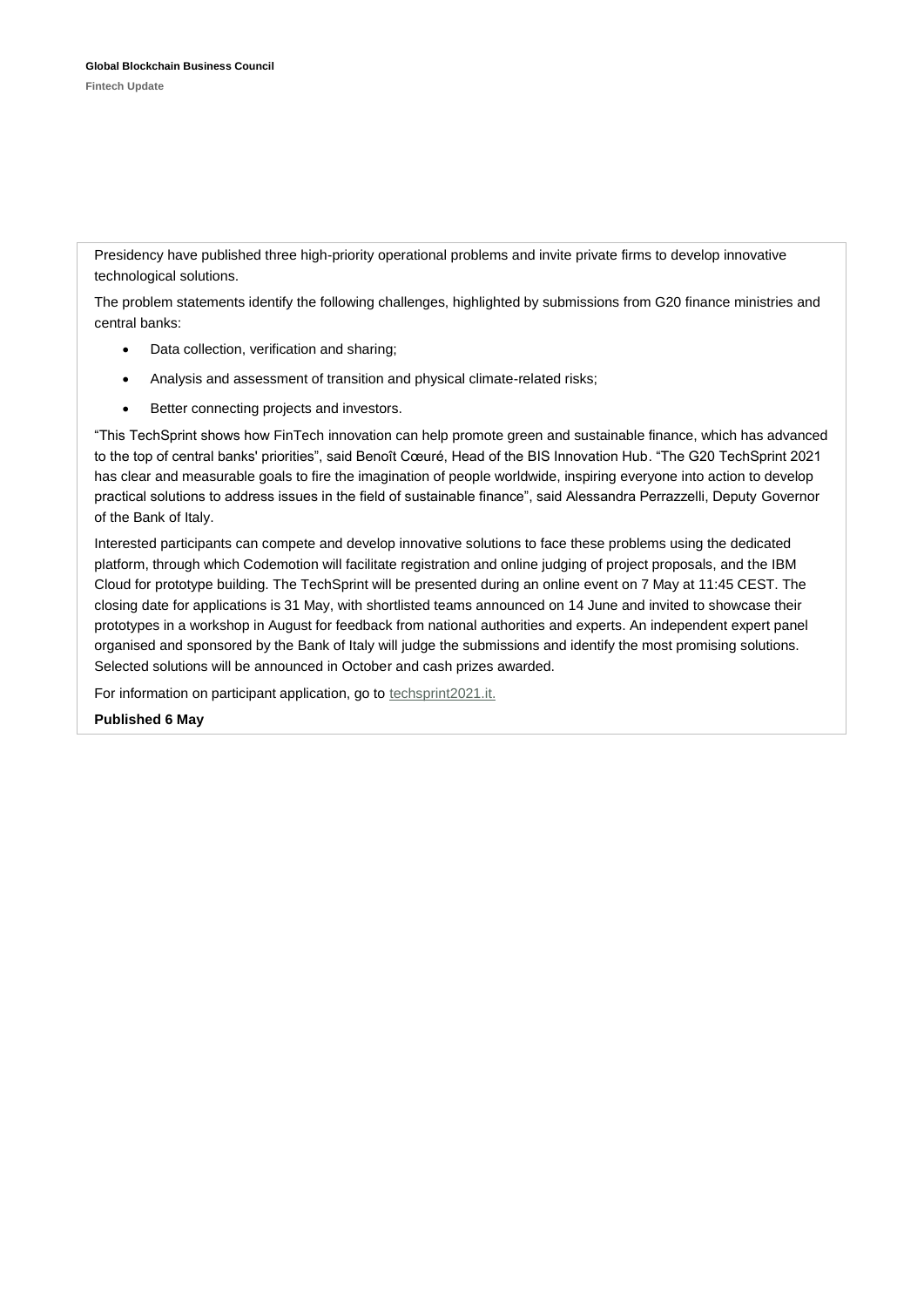**Global Blockchain Business Council**

**Fintech Update**

**Contact details:**



#### **Hannah Meakin**

**Partner and Co-head of FinTech Regulation London Norton Rose Fulbright LLP** Tel +44 20 7444 2102 [Hannah.Meakin@nortonrosefulbright.com](mailto:Hannah.Meakin@nortonrosefulbright.com)